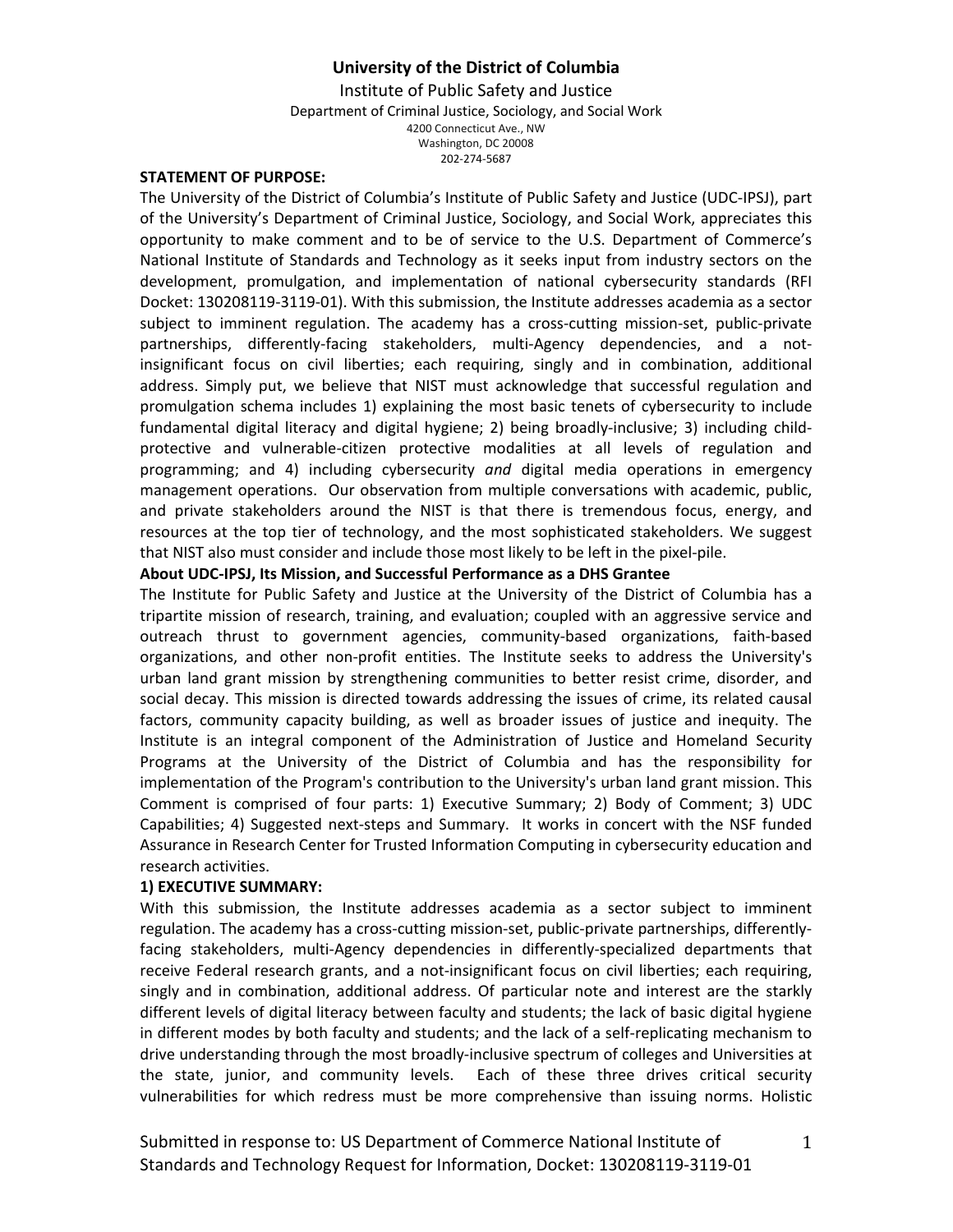Institute of Public Safety and Justice

Department of Criminal Justice, Sociology, and Social Work

4200 Connecticut Ave., NW

#### Washington, DC 20008 202-274-5687

address, systemic education that pairs online and offline components, and concrete measures of program effectiveness must be an essential part of regulatory schema for the academy. We elaborate in the body of comment, below.

## **2) BODY OF COMMENT:**

Academia is a critical intersection-point between two differing cohorts of usage for cybersecurity; an institution capable of positive teaching, innovation, and influence in cybersecurity and STEM-supportive disciplines; and an institution, itself, in great need of functional support to address known and emergent vulnerabilities. This is a persistent tensionarea of usage between two major cohorts, and it cuts both ways, with implications for cybersecurity, as follows:

 $\bullet$  "Digital Immigrants"<sup>[1](#page-1-0)</sup>, eg, those who "migrated" from analog world to a digital world. There are three important factors to understand about this cohort's use case:

- a) They frequently do not make the best use of *existing* technology due to lack of skills;
- b) They frequently do not make the best use of *emergent* technology due to an *inherent distrust* of the technology; and
- c) The "Digital Immigrants" may also have a more robustly-developed sense of personal privacy grounded in an analog experience of what is, and is not, supposed to be publicly-available information.

• "Digital Natives"<sup>[2](#page-1-1)</sup>, eg, those who were "born digital". The "Natives" have always experienced life using, intaking information from, and exchanging information, digitally. There are several important factors to understand about this cohort's use case:

- a) "Natives" make adept use of extant *and* emergent technology due to an adaptive skillset promulgated from early childhood education onward;
- b) They *trust* extant and emergent technology for delivery of services and communication, without critically examining it; and
- c) The "Digital Natives" have a less-robustly developed sense of personal privacy, and private personal identity, making volumes of personal data, location, preferences, opinions, publicly available in a persistent digital timeline.

Academia is a critical intersection-point for these two cohorts. Academia is also a critical intersection-point across every important functional domain affected by cybersecurity. On the positive/functional side, the academic infrastructure is uniquely positioned to provide essential instruction to both "Immigrants" and to "Natives" about cybersecurity at the institutional, and the personal, levels. Academia also drives innovation in the space. On the vulnerability side, academia itself is at risk for major institutional cybersecurity breaches, as well as liability to individual user behaviors (see **Table 1**). Because "cyber" is a complex domain, it can drive security vulnerabilities in any physical-security, functional, or behavioral realm.

<span id="page-1-0"></span><sup>&</sup>lt;sup>1</sup> Palfrey, J & Gasser, U. <u>Born Digital: Understanding the first generation of digital natives. New York: Perseus Books,</u> 2008.  $\overline{1}$ 

<span id="page-1-1"></span> $2$  Ibid.

Submitted in response to: US Department of Commerce National Institute of Standards and Technology Request for Information, Docket: 130208119-3119-01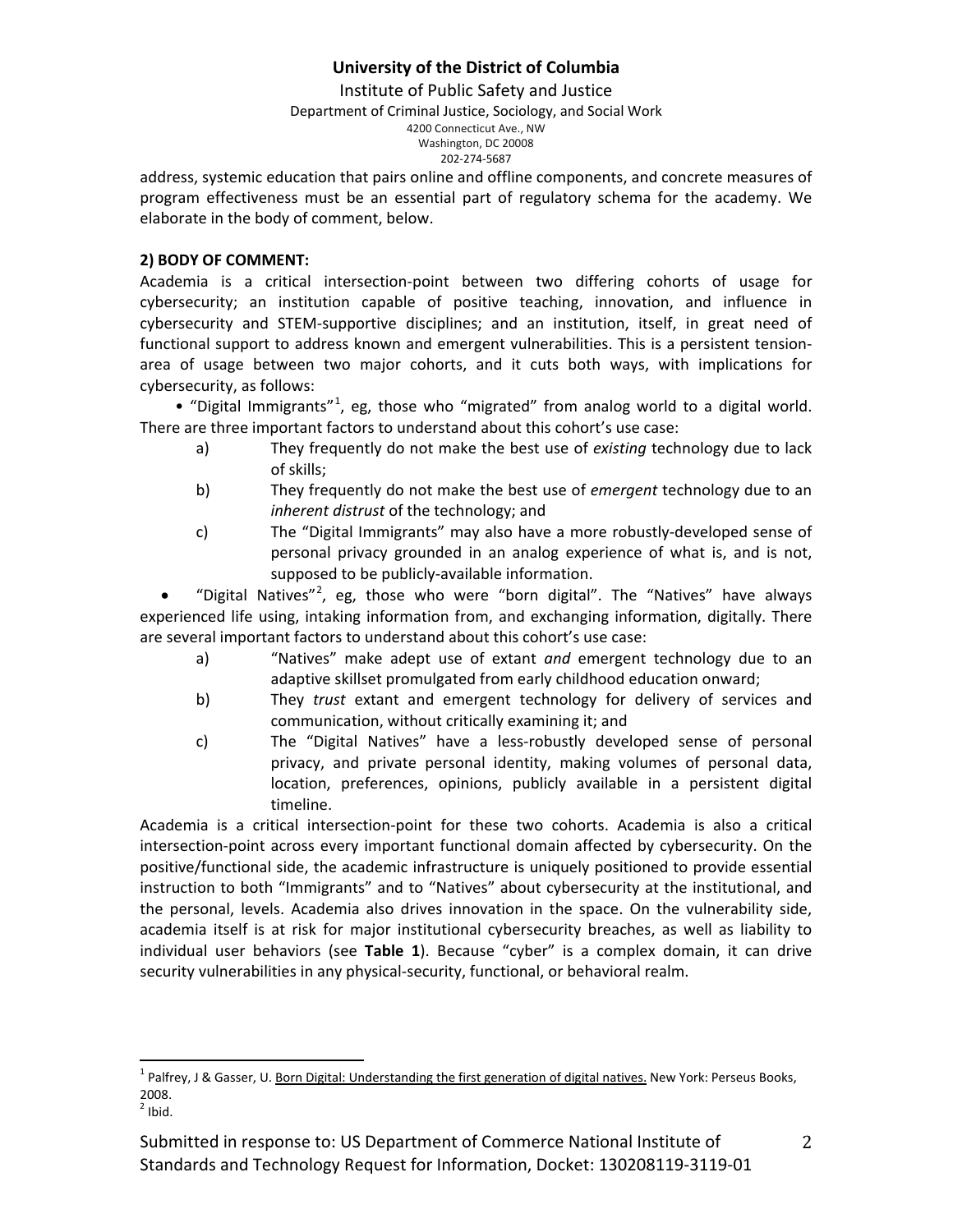Institute of Public Safety and Justice Department of Criminal Justice, Sociology, and Social Work 4200 Connecticut Ave., NW Washington, DC 20008 202-274-5687

| <b>Cybersecurity</b>      | •Poor security hygiene can<br>create critical infrastructure          |
|---------------------------|-----------------------------------------------------------------------|
| <b>Vulnerabilities in</b> | vulnerabilities to outside attackers and insider threat actors        |
| Academia                  | .Individual user-error can compromise Federal / Defense security      |
|                           | under USG grant programs                                              |
|                           | ."Digital Immigrants" at the Administration level may fail to         |
|                           | recognize or act upon disruptive technology or usage                  |
|                           | .SM usage by students and faculty can create physical, business,      |
|                           | and legal vulnerabilities to the institution                          |
|                           | .Poor cybersecurity infrastructure, or poor cybersecurity hygiene     |
|                           | by faculty, can create institutional vulnerability to international   |
|                           | cyberespionage efforts that are pervasive, ongoing, and frequently    |
|                           | undetected                                                            |
|                           | .Lack of understanding of cyber/SM usage by students and faculty      |
|                           | can lead to serious physical security vulnerabilities (active shooter |
|                           | scenario [Blacksburg], dorm harassment scenario [Rutgers])            |
|                           |                                                                       |
| Positive/Functional       | •Can provide essential instruction on:                                |
| Influence of Academia in  | cybersecurity hygiene and best-practices                              |
| <b>Cybersecurity</b>      | forms and types of cybersecurity threats, how to spot and<br>$-$      |
|                           | how to report them (eg, DHS "Stop. Think. Connect.")                  |
|                           | .Broad reach and influence to:                                        |
|                           | faculty via institutional training                                    |
|                           | students via training/curricula<br>$-$                                |
|                           | communities via local community outreach<br>$-$                       |
|                           | vendors to the institution and local businesses                       |
|                           | grantees<br>$-$                                                       |
|                           | secondary academic institutions such as community colleges            |
|                           | and local technical schools                                           |
|                           |                                                                       |
|                           | .Academic teaching and research in STEM-supportive subjects,          |
|                           | including cybersecurity, drives innovation.                           |
|                           | The Internet, itself, came out of University usage of DARPA's         |
|                           | ARPANET in the late 1980's.                                           |
|                           | Facebook was created in a dorm room at Harvard.                       |